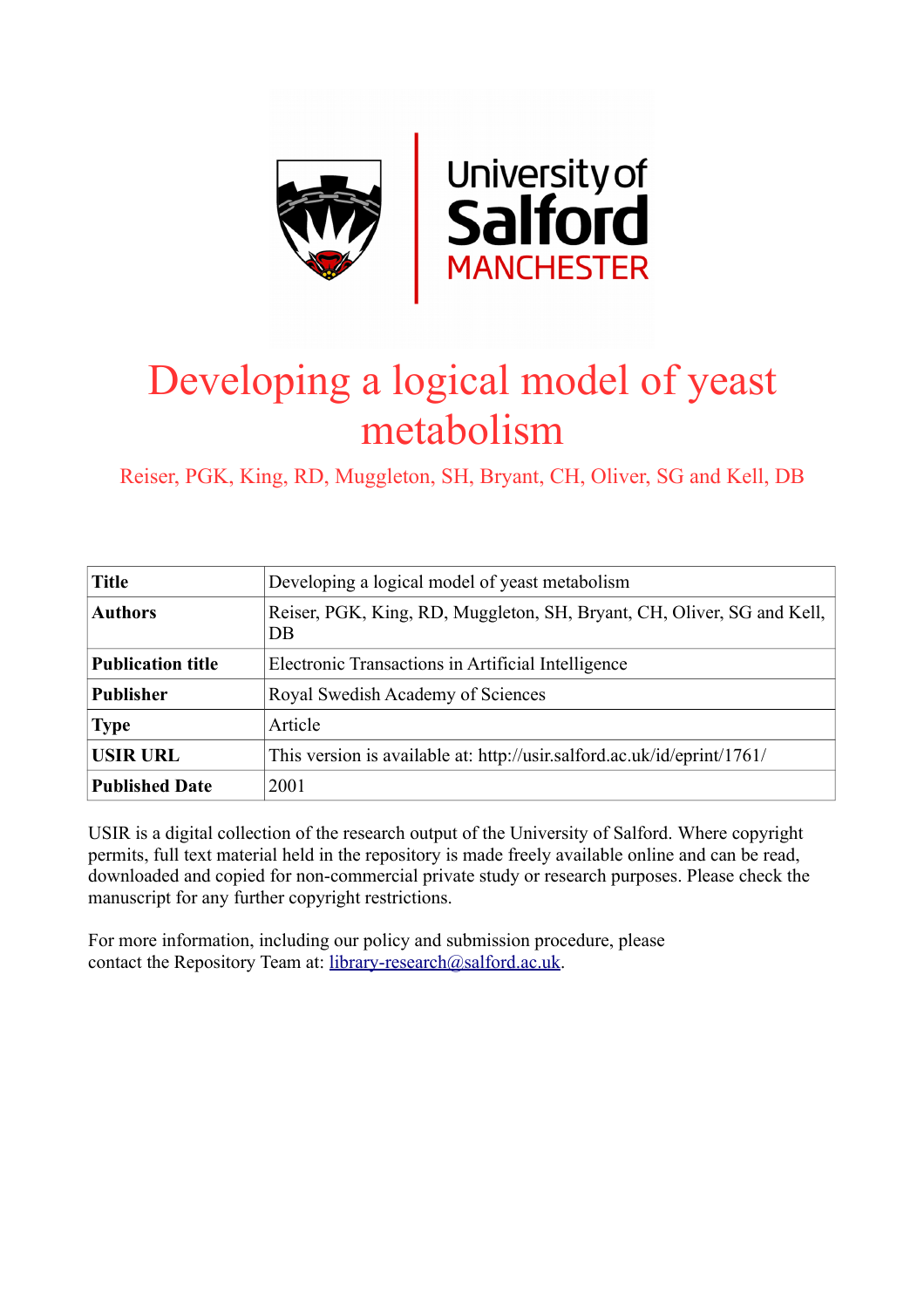Refereed Article

## Philip G-K- Reiser Ross D- King Douglas Bkell Stephen H- Muggleton Christopher H- Muggle Bryant and Stephen G- Oliver

Developing a Logical Model of Yeast Metabolism

PR- RK- DK University of Wales- Aberystwyth- UK SM- CB University of York- UK SO University of Manchester- UK

Abstract: With the completion of the sequencing of genomes of an increasing number of organisms the focus of biology is moving to determining the role of these genes (functional genomics). To this end it is useful to view the cell as a biochemical machine: it consumes simple molecules to manufacture more complex ones by chaining together biochemical reactions into long sequences referred to as metabolic pathways. Such metabolic pathways are not linear but often intersect to form a complex network Genes play a fundamental role in this network by synthesising the enzymes that catalyse biochemical reactions Although developing a complete model of metabolism is of fundamental importance to biology and medicine, the size and complexity of the network has proven beyond the capacity of human reasoning This paper presents intermediate results in the Robot Scientist research programme that aims to discover the function of genes in the metabolism of the yeast Saccharomyces cerevisiae. Results include:  $(1)$  the first logical model of metabolism a method to predict phenotype by deductive inference and  $(3)$  a method to infer reactions and gene function by abductive inference we we also the in vivo experimental set-up which will discuss the set $silico$  inferences to be automatically tested by a laboratory robot.